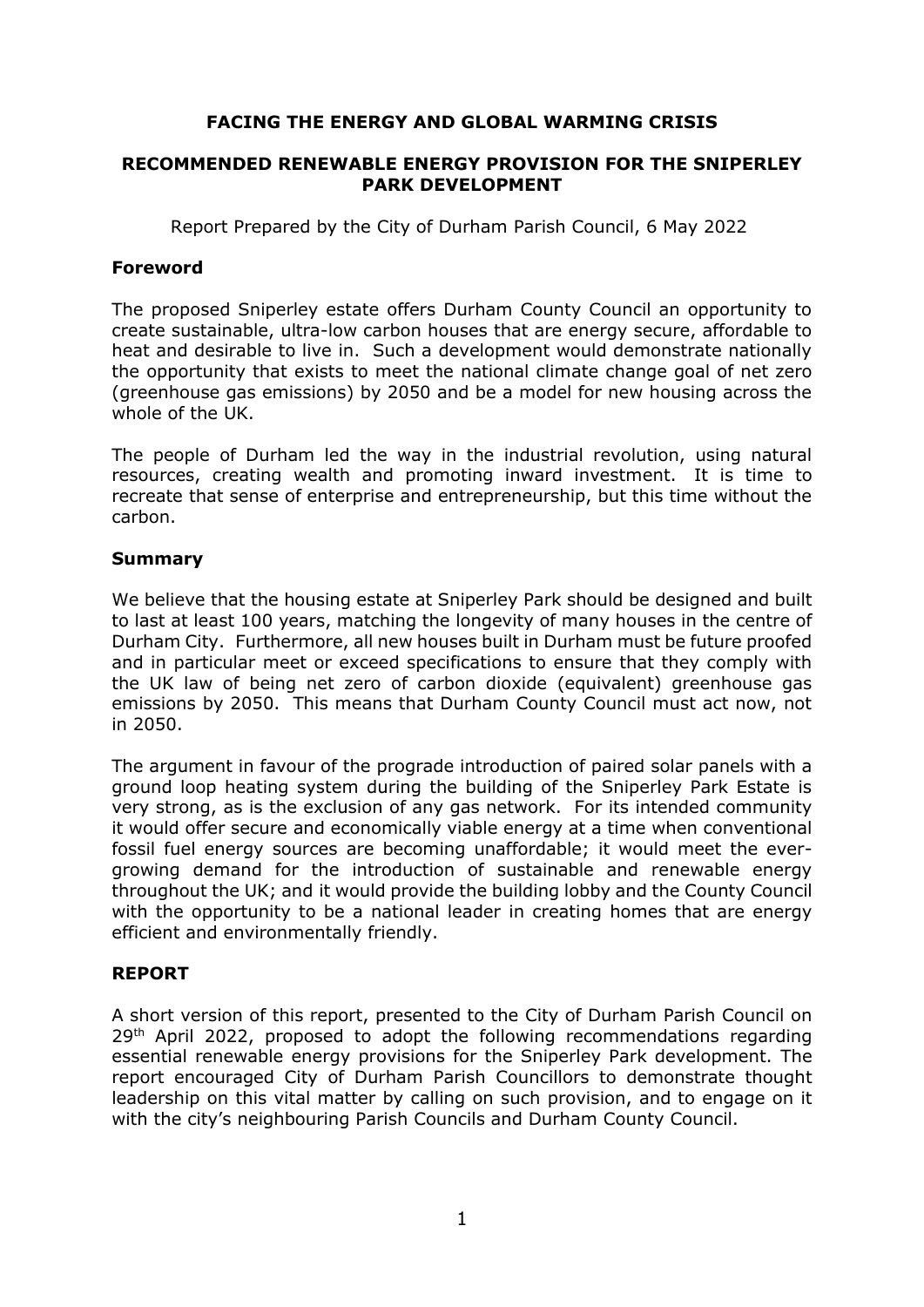## **1. The Parish Council's previous related actions**

- a) On 10 January 2022, the City of Durham Parish Council submitted their detailed comments on the consultation on the Sniperley Park Masterplan.
- b) On 27 January 2022, the City of Durham Parish Council agreed to the Climate Lead Terms of Reference which requires the holder of that role to "provide guidance on, and - where requested to do so – coordinate the actions of the Parish Council as a whole and its committees".
- c) Throughout February and March 2022, Cllrs G Holland and R Friederichsen, in their role as a member of the Planning Committee (Cllr Holland) and Climate Lead (Cllr Friederichsen), identified the Sniperley Park development as a site of strategic significance in which low carbon and energy saving solutions to a very high standard should be implemented, reflecting the city and county's determination to confront some of the most critical problems now facing our nation: the high cost of energy to many households, green-house gas emissions from heating, and the long-standing issue of energy security/independence.
- d) On 8 April 2022, the Planning Committee reviewed, commented on, and resolved to submit to Full Council the list of energy solutions given below.

## **2. Recent external developments relevant to this report**

Since completion of the consultation on the Sniperley Park development, significant events and national policy statements, relating specifically to energy, have occurred, in particular:

- a) The significant rise of household energy costs.
- b) The war in Ukraine with its serious and potentially long-term impact on global energy markets and energy security.
- c) The IPCC's Third Assessment Report.
- d) The UK government's energy White Paper and its stated direction of travel on a low-carbon future.

All of these recent events justify further action by the Parish Council to ensure that current and future residents of the city and its neighbouring parishes are protected from energy-related threats to both their livelihoods and their wellbeing, while contributing to the ongoing task of reducing greenhouse gas emissions.

## **3. The purpose of this report**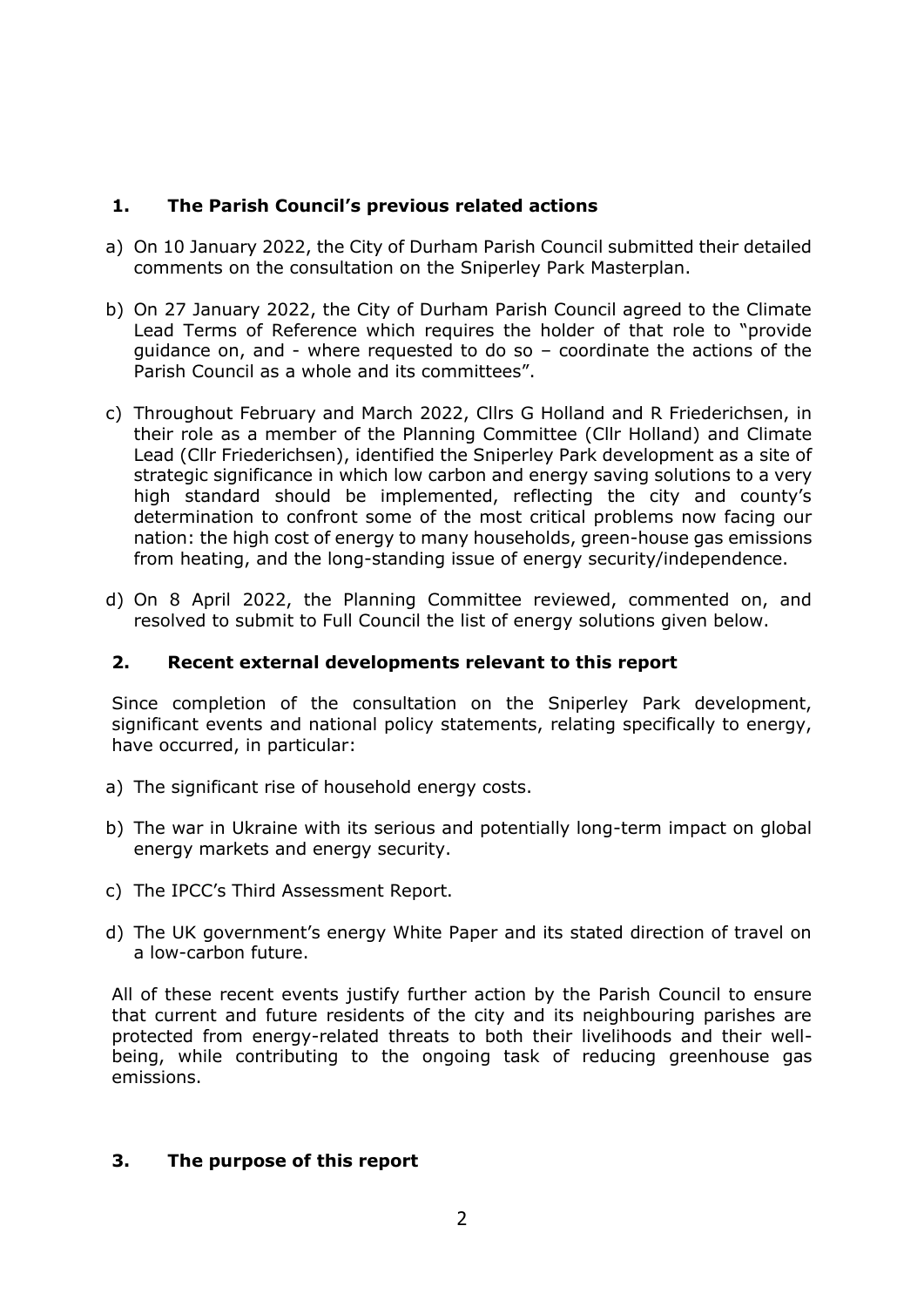This report seeks to offer guidance to the Parish Council concerning improved energy efficiency and security, recognising national and international aims on energy provision, energy efficiency, and reduced greenhouse gas emissions.

In the immediate vicinity of the Parish, the Sniperley Masterplan has yet to be finalised. The size of this proposed development will have a strong impact on a shared commitment to sustainable housing development in both Durham City and the County of Durham. To reflect this commitment, we propose that he following list of solutions should be implemented in full for the Sniperley development:

- a) A detailed Energy Assessment for the entire site designed to minimise energy consumption and greenhouse gas emissions with all properties satisfying the 2030 operational energy and embodied carbon targets set by the RIBA 2030 Challenge which identify the optimal set of energy solutions to minimise energy consumption and greenhouse gas emissions<sup>1</sup>.
- b) All homes and buildings to be built to EPC A rating standard as a minimum.
- c) No connection of the site to the national gas network<sup>2</sup>.
- d) Photovoltaic panels and battery storage in all homes and buildings.
- e) Ground and/or air source heat exchange systems for all homes and buildings.
- f) District heating system using any potential geothermal energy from the underlying abandoned and flooded coal mines<sup>3</sup>.
- g) All houses to have electricity supply points for electric cars.

 $1$  Royal Institute of British Architects (RIBA): 2030 Climate Challenge. Available online at https://www.architecture.com/about/policy/climate-action/2030-climate-challenge (last accessed 13 April 2022).

<sup>&</sup>lt;sup>2</sup> Buying or selling your home: Energy Performance Certificates - GOV.UK (www.gov.uk) Available online at https://www.gov.uk/buy-sell-your-home/energy-performance-certificates (last accessed 13 April 2022).

<sup>3</sup> Adams, C.A., Monaghan, A. and Gluyas, J.G. (2019) Mining for heat, Geoscientist, [http://nora.nerc.ac.uk/id/eprint/523186/1/Geoscientist\\_Mineheat\\_PublishedVersionFeature%201\\_MA](http://nora.nerc.ac.uk/id/eprint/523186/1/Geoscientist_Mineheat_PublishedVersionFeature%201_MAY2019.pdf) [Y2019.pdf](http://nora.nerc.ac.uk/id/eprint/523186/1/Geoscientist_Mineheat_PublishedVersionFeature%201_MAY2019.pdf) (last accessed 29 April 2022).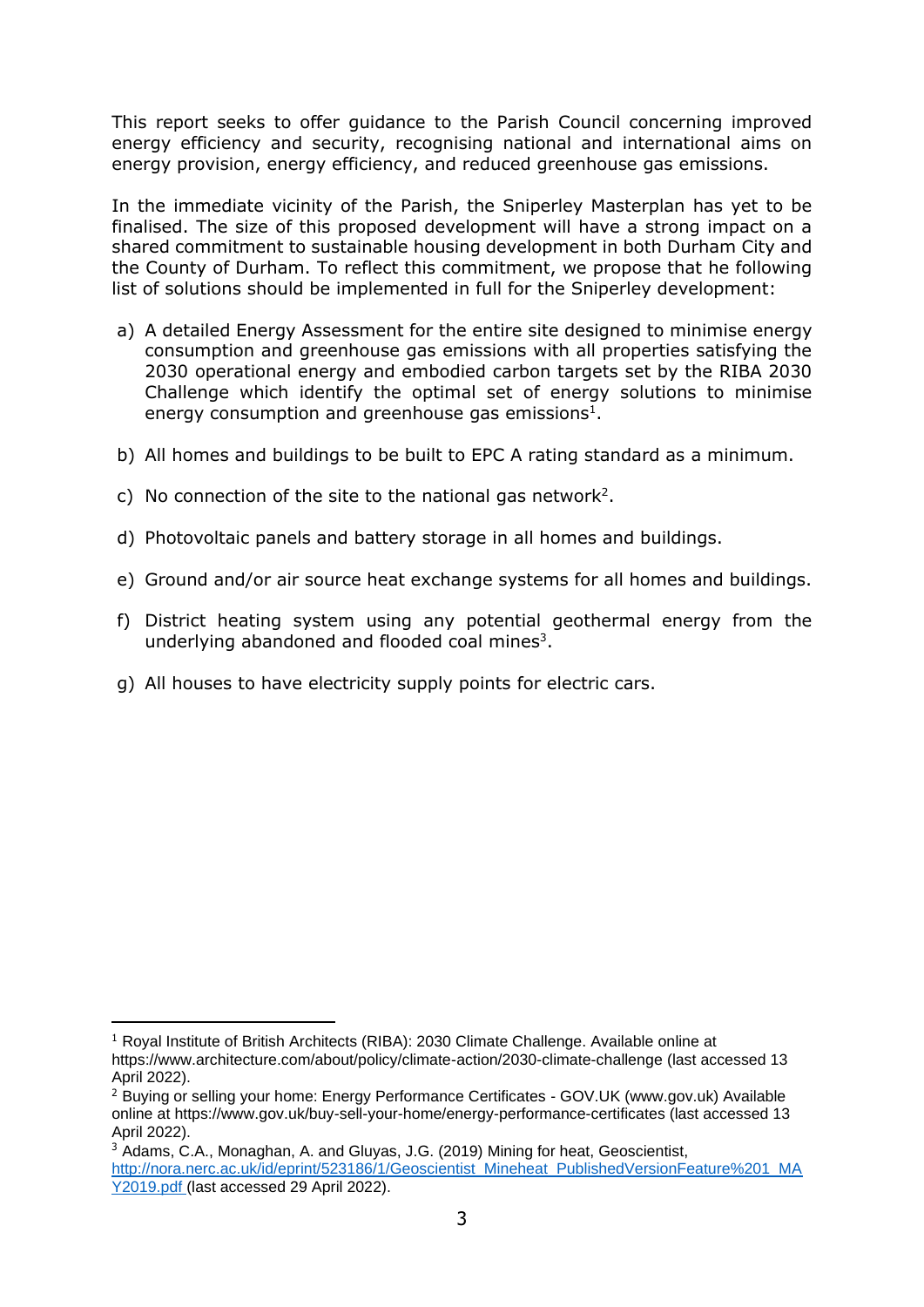#### **APPENDIX:COST BENEFIT ANALYSIS: HOW MUCH WOULD SNIPERLEY BENEFIT FROM A RENEWABLE ENERGY IMPLANT AND WHAT WOULD IT COST?**

**1. Solar panels, or next-generation solar cells, as an energy source at Sniperley**



- a. A 5kW solar panel system generates approximately 20 kWh on a good day with sunshine and around 4,500 kWh of electricity is generated throughout the year. Next-generation solar cells are claiming a significantly higher energy output. The real power generated will depend on various factors such as the location, performance of the equipment and the installation.
- b. The size of a system will determine [how many panels you need.](https://www.greenmatch.co.uk/blog/how-many-solar-panels-do-i-need) A 5kW solar system is made up of 20 solar panels, assuming that the panels have 250 watt capacity. The size of each panel will be approximately 1.6 m x 1 m, so at least 32 m<sup>2</sup> of roof space is needed to suit the space needs of this system.
- c. 5kW solar system in the UK market varies in price from £6,000 to £7,000. Bought for installing them on 15,000 houses, as at Sniperley the individual cost per house would fall by competitive contract. The price of a 5kW solar power system installation varies as well, depending on the chosen installer.
- d. At present, the battery capacity, i.e. how much energy it can store at once, is only about 10-13.5kWh, hence the present need for "feedback to grid" arrangements. Professor Tony Roskilly of Durham University has demonstrated that solar heat can also be stored from summer and released during winter on a scale that would suit domestic properties.
- e. A solar battery is essential to any paired system and costs about £2,600

## **2. Ground Loop Heat Exchange Pumps as 4-Fold Energy Enhancers**

a. A ground source heat pump uses a ground heat exchange loop to tap into this constantly replenished heat store to heat buildings and provide hot water. The technology used is the same as that used in refrigerators.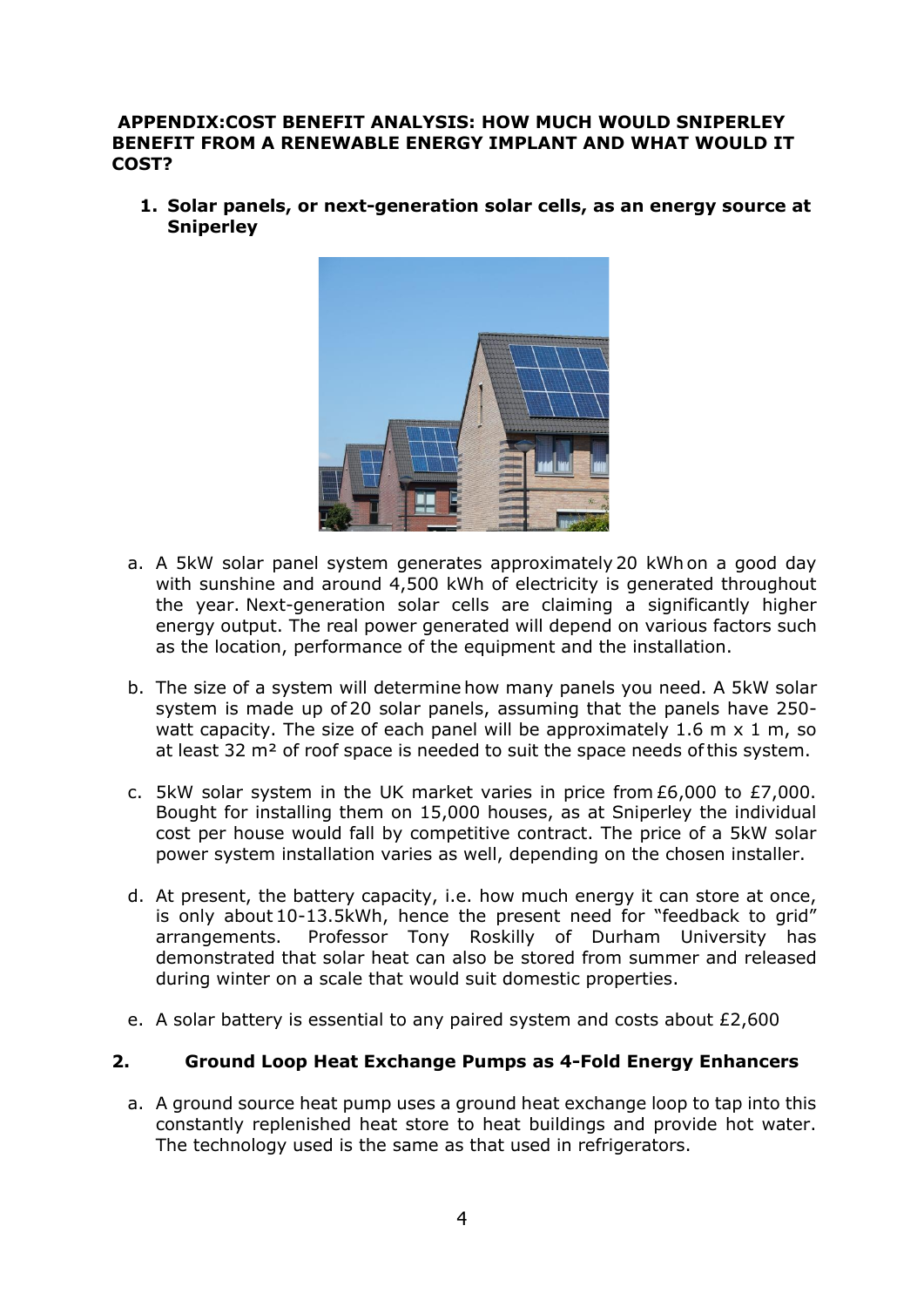- b. While modern condensing boilers can be over 90% efficient, a ground source heat pump can achieve efficiencies of up to 400% (compared with direct use of electricity for heating, meaning that electricity bills would be reduced by 75%). The difference in efficiency is significant.
- c. At the smaller end of typical IMS Heat Pumps projects, would usually install a 6kW heat pump. These heat pump units have an integrated hot water cylinder with a small horizontal ground loop; usually 250-300 metres in length. This type of system would cost around £10,000 to £12,500 to install." However, if installed on 1,500 houses, as at Sniperley, the individual unit cost would fall with a competitive deal on a £15-18 million contract.

# **3. The Importance of Shared Ground Loop Arrays at Sniperley**

The shared ground loop is installed as a series of boreholes, central to either a community of houses or serving one large building of multiple dwellings.



Similar to a standard ground source heat pump system, the ground loop runs on a continuous cycle through the ground, absorbing thermal energy. The ground loop then provides this thermal energy (typically from ground temperatures between  $5^{\circ}$ C and  $12^{\circ}$ C, but significantly higher using mine waters at between  $12^{\circ}$ C and  $20^{\circ}$ C) to individual heat pumps connected to the shared ground loop system. Each heat pump is then responsible for raising the heat to a temperature that's suitable to be used in the property's central heating system.

# **4. Difference between Shared Ground Loops and Heat Networks**

A shared ground loop is similar to a district heat network in that both use one communal ground loop to gather thermal energy from the ground. Where they differ is that a shared ground loop allows multiple individual heat pumps to be served by one ground loop, while in a district heating network, the ground loop serves one or two large heat pumps which supply the heat for all properties in the network.

# **5. Advantages of a Shared Ground Loops to Earth or Mine Waters**

a. Independence: Occupants have an individual heat pump, powered by their own electrical supply. Individual billing gives people clarity over their bills and control over their spending, while having the ability to adjust the system to personal preferences.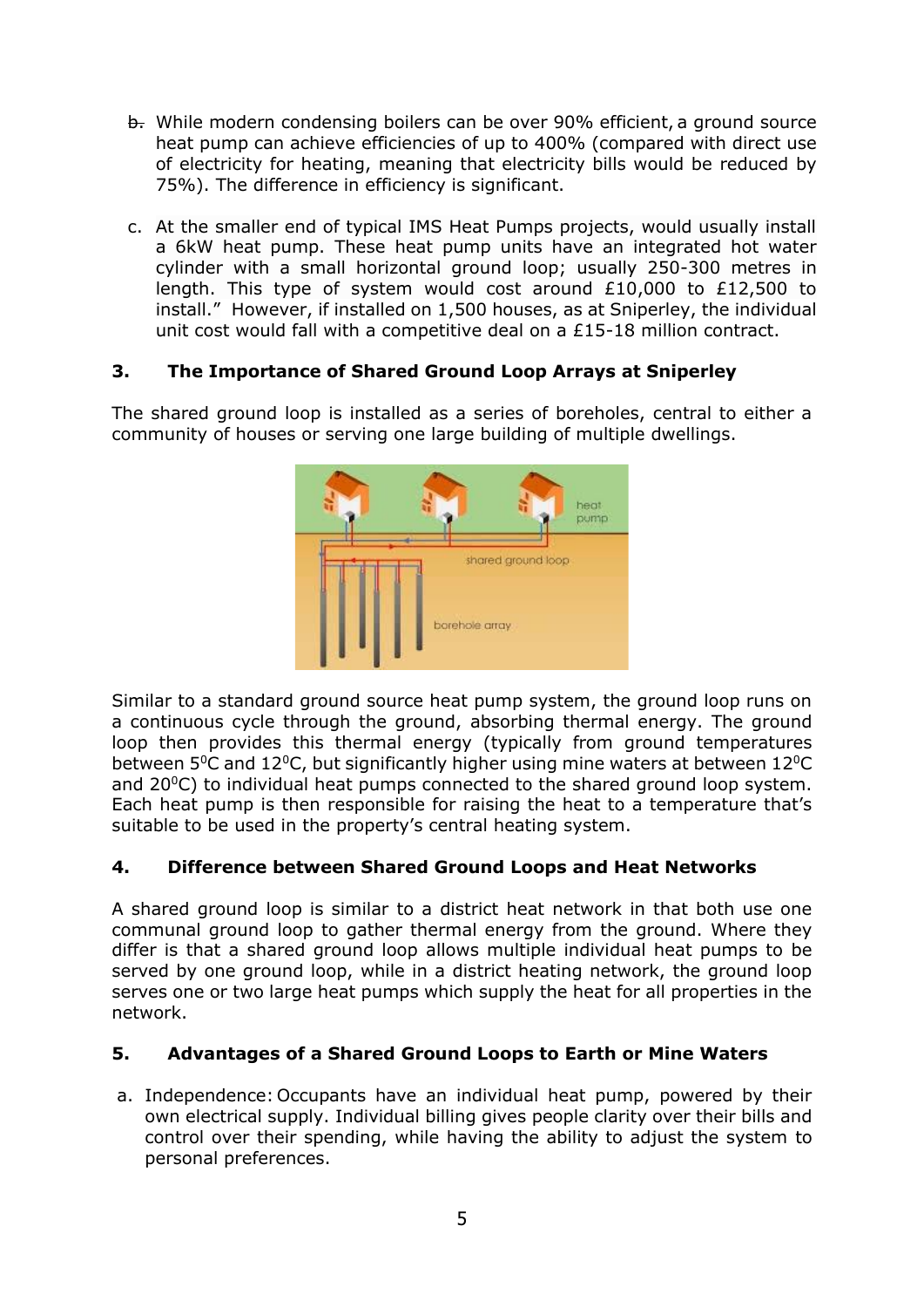- b. Cost Savings: The cost of installing a shared ground loop is typically less than for an individual ground source heat pump system. Fewer boreholes are needed to serve the shared loop system and mobilisation costs are kept to a minimum.
- c. Versatility: Shared ground loops are suited to any building, whether it be new builds or retrofits. The loop can be expanded at any time in the future to expand the network. The boreholes of the system can be distributed flexibly across the site, helping ensure that significant,-local heat-depletion of the ground does not occur.
- d. Resilience: Should a fault with an individual heat pump occur anywhere on the shared ground loop network, it will not affect any other heat pump connected to the system. Each heat pump is entirely independent of one another, so should a heat pump go down or need maintenance, no other heat pump is affected."

## **6. Pairing Solar Panels with Ground Loops at Sniperley**

- a. A geothermal heating and cooling system integrate well in tandem with solar panels because the geothermal heat pump helps regulate your home's temperature using the electricity provided by the solar panels. Solar and residential geothermal, operating together, deliver both electricity and heat for the home without producing any emissions of climate changing greenhouse gases.
- b. A 5kW solar panel system generates approximately 20 kWh on a good day with sunshine and around 4,500 kWh of electricity is generated throughout the year. A coupled ground source heat pump can achieve enhancement efficiencies of up to 400% (COP ranging from 3-5) in delivering heat compared with use of electricity alone.
- c. According to the suppliers, the unit cost of installing this paired system for a single house is about £6,500 for a solar installation plus £2,600 for a battery, and £11,250 for a ground source heat pump, that is about £20,000 in total. The installation of combined renewable energy system should pay for itself in less than 4 years. Furthermore, the net cost of £20,000 should not be this high when applied to its introduction into 1,500 new build properties where the installation is prograde, rather than retrograde, and forms part of a managed and integrated building programme. In addition, the size of this £30million project should reduce the unit costs significantly for reasons already discussed.
- d. In terms of the full cost to the house buyer of installing renewable energy into the property will be modest compared to the full cost of the house sale. It will also introduce, from the outset, significant savings in the monthly burden of energy bills to the householder as well as the essential energy security in future.
- e. The test of this benefit can be achieved by following the Part L regulatory processes (noted below) which involves the SAP (Standard Assessment Procedure) for an assessment of energy, carbon and cost. The SAP software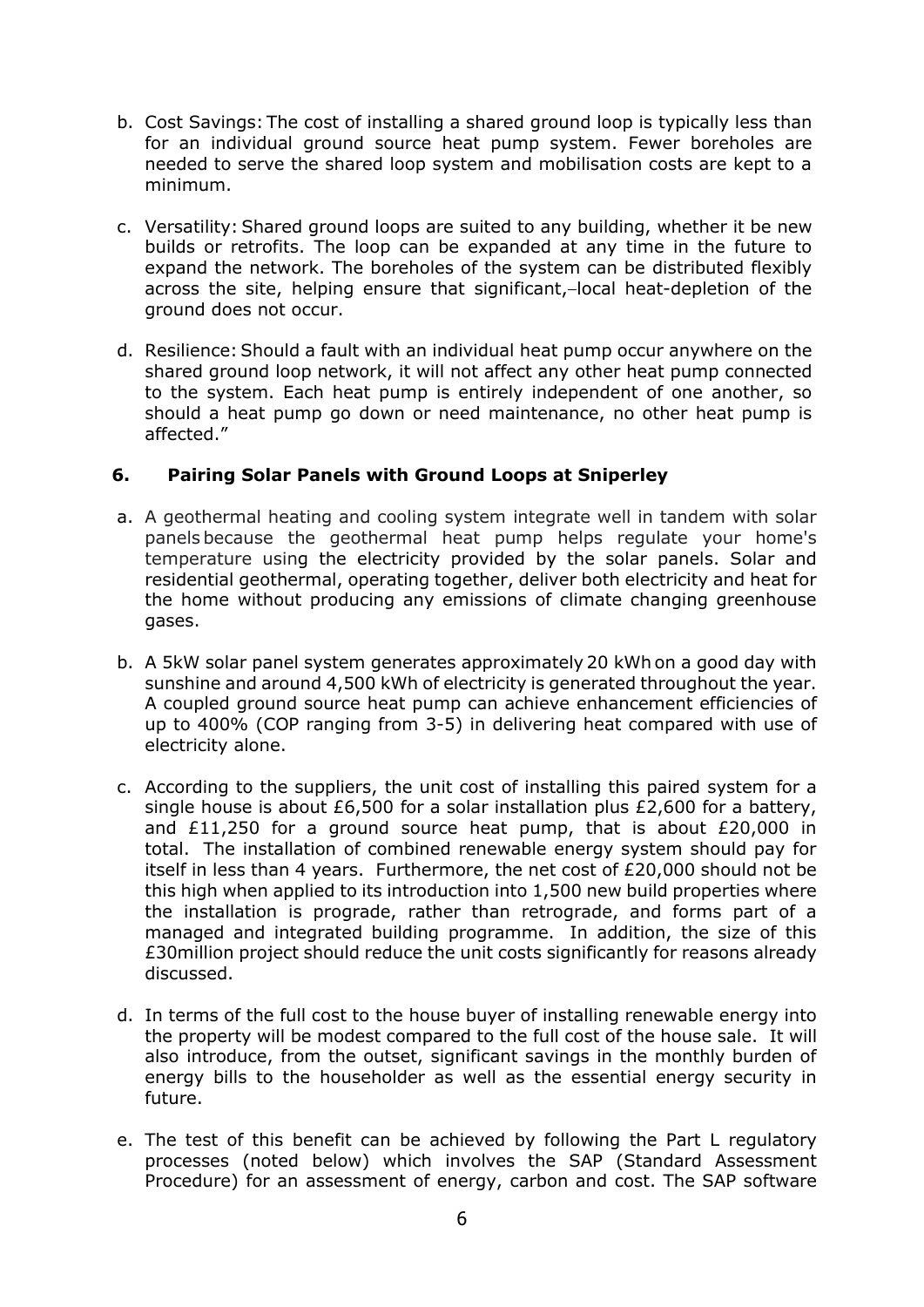produces the predicted EPCs (Energy Performance Certificates) at the planning stage, the design stage, and at the post construction stage. It is believed that the district heating configuration with ground source heat pumps coupled to solar panels improves SAP ratings and achieves large carbon savings. The level of this benefit at Sniperley should be confirmed.

## **7. The National Response**

In the last few years central government has finally recognised the long-standing need for renewable energy in the national fabric. As a result, over the last 4 years they have introduced a series of initiatives, some of them subsequently countermanded, mainly via press announcements.

The central theme is that the government's *"*Net Zero Strategy sets out how the UK will deliver on its commitment to reach net zero emissions by 2050".

The design of this strategy has been outlined in a series of documents. For example, on 19<sup>th</sup> January 2021 the Ministry of Housing, Communities & Local [Government](https://www.gov.uk/government/organisations/ministry-of-housing-communities-and-local-government) published its manifesto for "Rigorous new targets for green building revolution".

Not to outdone, the [Department for Business, Energy & Industrial Strategy](https://www.gov.uk/government/organisations/department-for-business-energy-and-industrial-strategy) on 19 October 2021 (updated 5 April 2022) outlined a policy entitled "Net Zero Strategy: Build Back Greener"; and on 15 December 2021 the Department for Levelling Up, Housing and Communities outlined their "Zero Carbon Policy".

Of particular relevance, on 25<sup>th</sup> February 2022 the Department for Levelling Up, [Housing and Communities](https://www.gov.uk/government/organisations/department-for-levelling-up-housing-and-communities) and [Ministry of Housing, Communities & Local](https://www.gov.uk/government/organisations/ministry-of-housing-communities-and-local-government)  [Government](https://www.gov.uk/government/organisations/ministry-of-housing-communities-and-local-government) updated its "Statutory guidance Conservation of fuel and power: Approved Document L Building regulation in England setting standards for the energy performance of new and existing buildings". The government is also offering "Green Energy Grants" to those who qualify.

The strength of the government's desire to follow a net zero strategy is evident; but its ability to deliver may be another matter. That can only be achieved with the full co-operation of the national building lobby and the planning authorities, which may have to be enforced by legislation. Without their collaboration, and probably without enforcement, the net outcome will be very different in 2050.

Academic papers have also examined this dilemma. In 2014 David Fuller discussed a "Zero carbon policy for new homes in England". In Energy Policy, v. 159, December 2021, [Forde, Osmani](https://www.sciencedirect.com/science/article/pii/S0301421521005218#!) and [Morton](https://www.sciencedirect.com/science/article/pii/S0301421521005218#!) outlined "An investigation into zero-carbon planning policy for new-build housing"; and at the same time Jankovic, Bharadwaj and Carta (University of Hertfordshire) ask "How can UK Housing Projects be Brought in Line with Net-Zero Carbon Emission Targets?". All of these publications provide a cautionary tale.

## **Conclusion**

The proposed Sniperley estate offers Durham County Council a golden opportunity to create sustainable, ultra-low carbon houses that are energy secure, affordable to heat and desirable to live in. Such a development would demonstrate nationally